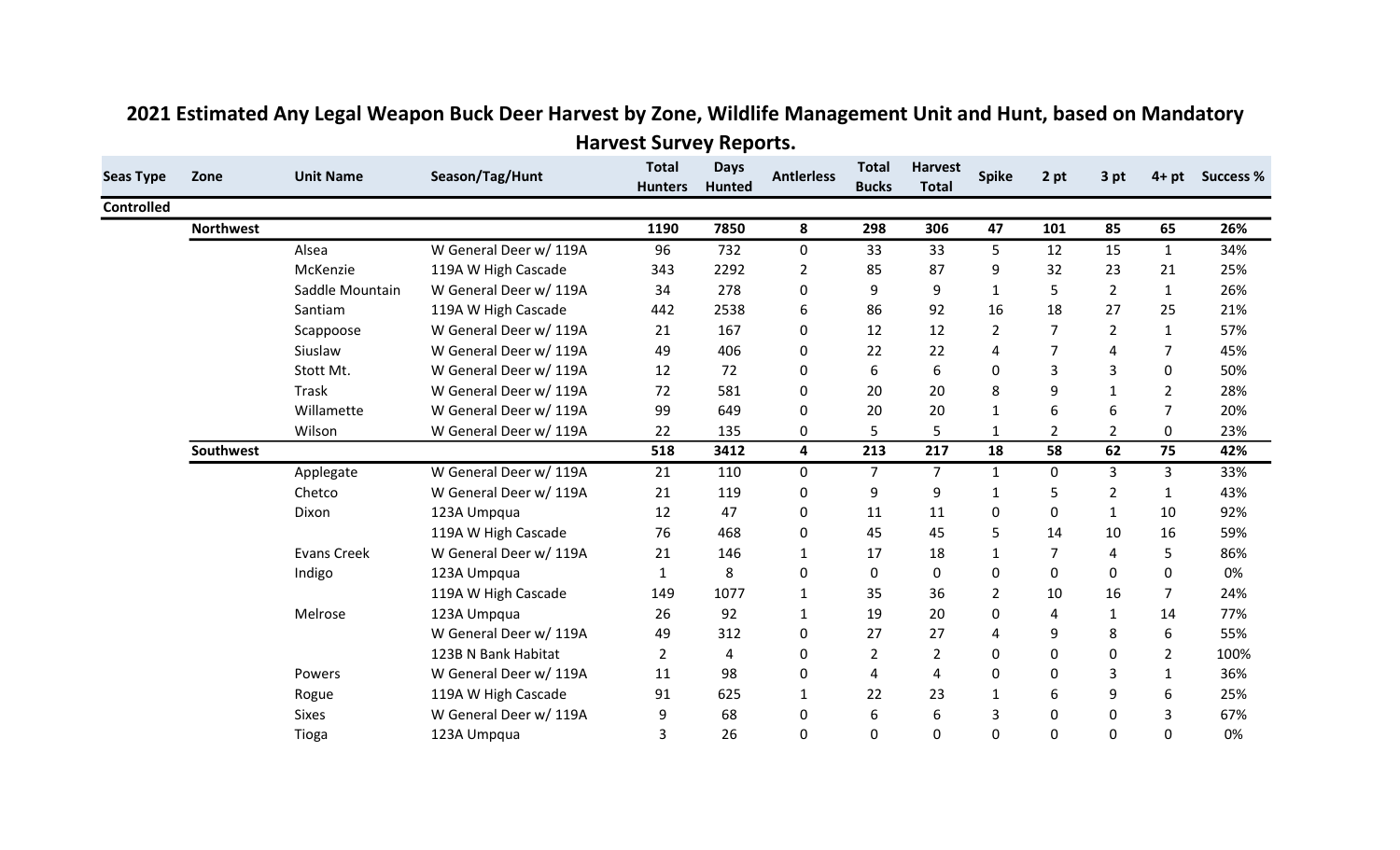| <b>Seas Type</b> | Zone                 | <b>Unit Name</b>       | Season/Tag/Hunt                | <b>Total</b><br><b>Hunters</b> | <b>Days</b><br><b>Hunted</b> | <b>Antlerless</b> | <b>Total</b><br><b>Bucks</b> | <b>Harvest</b><br><b>Total</b> | <b>Spike</b>   | 2 pt         | 3 pt           | $4+pt$         | <b>Success %</b> |
|------------------|----------------------|------------------------|--------------------------------|--------------------------------|------------------------------|-------------------|------------------------------|--------------------------------|----------------|--------------|----------------|----------------|------------------|
|                  |                      |                        | W General Deer w/ 119A         | 26                             | 212                          | 0                 | 9                            | 9                              | 0              | 3            | 5              | $\mathbf{1}$   | 35%              |
|                  | <b>South Central</b> |                        |                                | 4311                           | 23638                        | $\overline{7}$    | 1231                         | 1238                           | 179            | 525          | 286            | 241            | 29%              |
|                  |                      | <b>Fort Rock</b>       | 177 Fort Rock Unit             | 1349                           | 8319                         | $\overline{2}$    | 217                          | 219                            | 11             | 118          | 35             | 53             | 16%              |
|                  |                      | Interstate             | 175 Interstate Unit            | 575                            | 2827                         | $\overline{2}$    | 268                          | 270                            | 29             | 110          | 71             | 58             | 47%              |
|                  |                      |                        | 175T Interstate Unit Youth     | 15                             | 62                           | 0                 | 12                           | 12                             | $\Omega$       | $\mathbf{1}$ | 2              | 9              | 80%              |
|                  |                      | Keno                   | 131 Keno Unit                  | 745                            | 3872                         | $\overline{2}$    | 203                          | 205                            | 62             | 63           | 52             | 26             | 28%              |
|                  |                      | <b>Klamath Falls</b>   | 132 Klamath Falls Unit         | 637                            | 2858                         | 1                 | 234                          | 235                            | 16             | 92           | 65             | 61             | 37%              |
|                  |                      | Silver Lake            | 176 Silver Lake Unit           | 647                            | 3722                         | 0                 | 209                          | 209                            | 51             | 92           | 42             | 24             | 32%              |
|                  |                      | Sprague                | 133 Sprague Unit               | 343                            | 1978                         | 0                 | 88                           | 88                             | 10             | 49           | 19             | 10             | 26%              |
|                  | Central              |                        |                                | 5477                           | 28744                        | $\overline{7}$    | 1427                         | 1434                           | 138            | 576          | 344            | 369            | 26%              |
|                  |                      | Grizzly                | 138 Grizzly Unit               | 863                            | 3835                         | $2^{\circ}$       | 333                          | 335                            | 22             | 120          | 88             | 103            | 39%              |
|                  |                      | Maury                  | 136 Maury Unit                 | 341                            | 1683                         | 0                 | 141                          | 141                            | 11             | 60           | 34             | 36             | 41%              |
|                  |                      | Metolius               | 139 Metolius Unit              | 224                            | 1093                         | 1                 | 84                           | 85                             | $\overline{7}$ | 32           | 18             | 27             | 38%              |
|                  |                      | Ochoco                 | 137 Ochoco Unit                | 1751                           | 9153                         | $\overline{2}$    | 435                          | 437                            | 52             | 172          | 101            | 110            | 25%              |
|                  |                      | Paulina                | 135 Paulina Unit               | 811                            | 4364                         | 0                 | 183                          | 183                            | 15             | 76           | 50             | 42             | 23%              |
|                  |                      | <b>Upper Deschutes</b> | 134 Upper Deschutes Unit       | 1487                           | 8616                         | $\overline{2}$    | 251                          | 253                            | 31             | 116          | 53             | 51             | 17%              |
|                  | Columbia             |                        |                                | 2955                           | 11997                        | 29                | 1250                         | 1279                           | 143            | 338          | 366            | 403            | 43%              |
|                  |                      | <b>Biggs</b>           | 143A E Biggs                   | 552                            | 2233                         | $\mathbf{1}$      | 220                          | 221                            | 24             | 52           | 57             | 87             | 40%              |
|                  |                      |                        | 143B W Biggs                   | 711                            | 2297                         | 10                | 405                          | 415                            | 25             | 102          | 141            | 137            | 58%              |
|                  |                      |                        | 143C John Day Canyon           | 24                             | 119                          | 0                 | 12                           | 12                             | 0              | 0            | 3              | 9              | 50%              |
|                  |                      | Hood                   | 142A Hood Unit No. 1           | 255                            | 1164                         | 2                 | 66                           | 68                             | 25             | 24           | 6              | 11             | 27%              |
|                  |                      |                        | 142B Hood Unit No. 2           | 14                             | 55                           | $\mathbf{1}$      | 12                           | 13                             | 0              | 0            | 5              | $\overline{7}$ | 93%              |
|                  |                      |                        | 141A Hood-White River          | 9                              | 29                           | 0                 | $\overline{2}$               | $\overline{2}$                 | 0              | 0            | 0              | $\overline{2}$ | 22%              |
|                  |                      | Maupin                 | 140 Maupin Unit                | 326                            | 1227                         | 3                 | 127                          | 130                            | 10             | 47           | 30             | 40             | 40%              |
|                  |                      | <b>White River</b>     | 141T The Dalles Watershed You! | $\overline{7}$                 | 21                           | 0                 | 7                            | $\overline{7}$                 | 0              | 0            | $\overline{2}$ | 5              | 100%             |
|                  |                      |                        | 141A Hood-White River          | 52                             | 222                          | 1                 | 12                           | 13                             | $\overline{2}$ | 4            | $\overline{2}$ | 4              | 25%              |
|                  |                      |                        | 141B White River Unit No. 1    | 991                            | 4536                         | 11                | 377                          | 388                            | 57             | 108          | 118            | 94             | 39%              |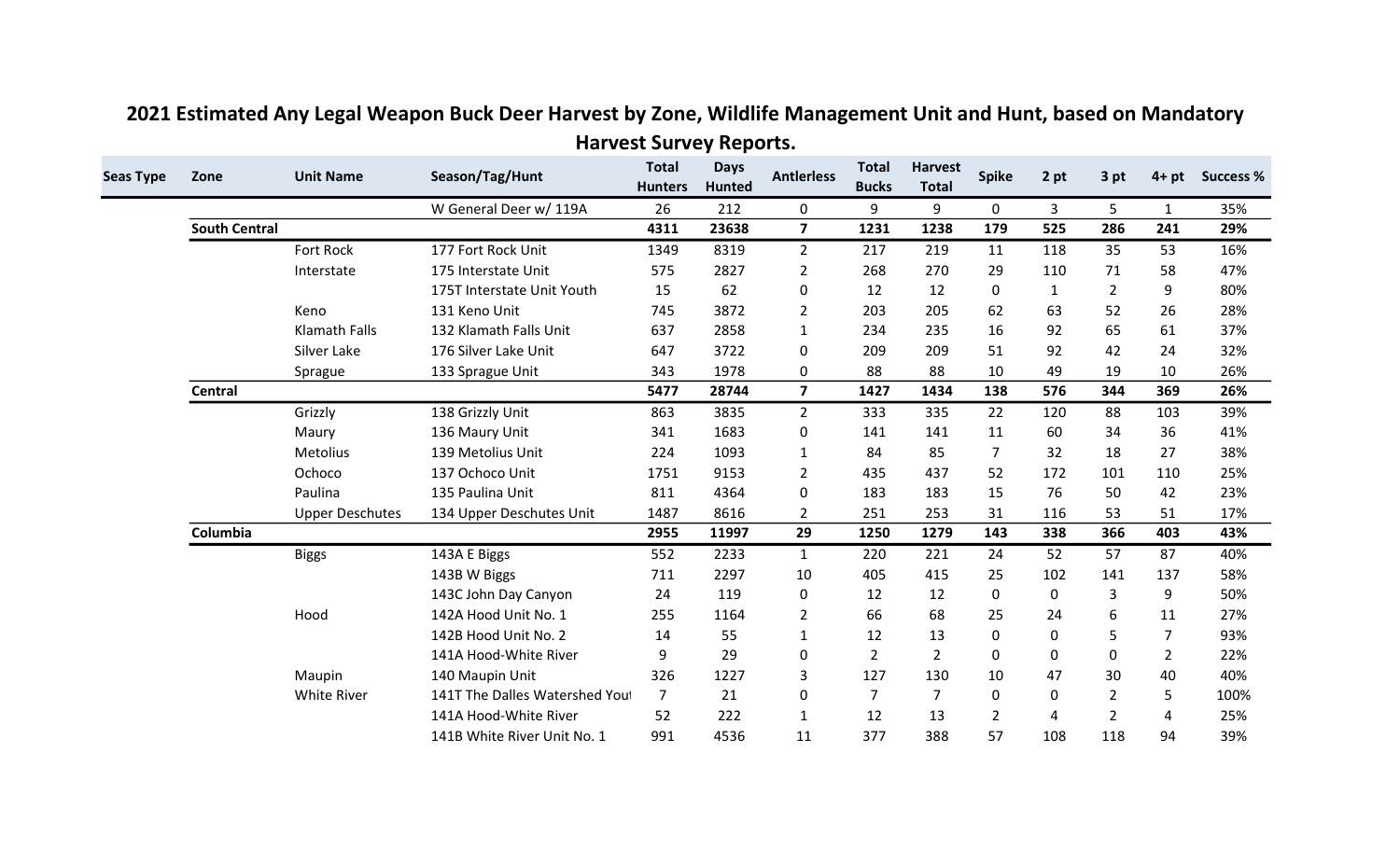| <b>Seas Type</b> | Zone             | <b>Unit Name</b>       | Season/Tag/Hunt             | <b>Total</b><br><b>Hunters</b> | <b>Days</b><br><b>Hunted</b> | <b>Antlerless</b> | <b>Total</b><br><b>Bucks</b> | <b>Harvest</b><br><b>Total</b> | <b>Spike</b>   | 2 pt         | 3 pt           | $4+pt$         | <b>Success %</b> |
|------------------|------------------|------------------------|-----------------------------|--------------------------------|------------------------------|-------------------|------------------------------|--------------------------------|----------------|--------------|----------------|----------------|------------------|
|                  |                  |                        | 141C White River Unit No. 2 | 14                             | 94                           | 0                 | 10                           | 10                             | 0              | 1            | $\overline{2}$ | $\overline{7}$ | 71%              |
|                  | <b>Northeast</b> |                        |                             | 14801                          | 68900                        | 56                | 5599                         | 5655                           | 314            | 1805         | 1526           | 1954           | 38%              |
|                  |                  | Beulah                 | 165 Beulah Unit             | 1029                           | 4459                         | 10                | 622                          | 632                            | 24             | 221          | 179            | 198            | 61%              |
|                  |                  | <b>Catherine Creek</b> | 153 Catherine Cr Unit       | 245                            | 1171                         | 0                 | 90                           | 90                             | $\overline{2}$ | 23           | 19             | 46             | 37%              |
|                  |                  | Chesnimnus             | 158 Chesnimnus Unit         | 358                            | 1711                         | $\mathbf{1}$      | 139                          | 140                            | 11             | 37           | 41             | 50             | 39%              |
|                  |                  | Columbia Basin         | 144 Columbia Basin Unit     | 1380                           | 4736                         | 11                | 730                          | 741                            | 27             | 180          | 232            | 291            | 54%              |
|                  |                  | Desolation             | 150 Desolation Unit         | 553                            | 3000                         | $\overline{2}$    | 166                          | 168                            | 20             | 60           | 52             | 34             | 30%              |
|                  |                  | Fossil                 | 145 Fossil Unit No. 1       | 1351                           | 6209                         | $\overline{2}$    | 389                          | 391                            | 24             | 121          | 119            | 125            | 29%              |
|                  |                  |                        | 145A Fossil Unit No. 2      | 13                             | 62                           | 0                 | 11                           | 11                             | 0              | 0            | 0              | 11             | 85%              |
|                  |                  | Heppner                | 148 Heppner Unit No. 1      | 2231                           | 11539                        | 6                 | 464                          | 470                            | 30             | 196          | 133            | 105            | 21%              |
|                  |                  |                        | 148A Heppner Unit No. 2     | 14                             | 57                           | 0                 | 11                           | 11                             | 0              | $\mathbf{1}$ | $\overline{2}$ | 8              | 79%              |
|                  |                  | Imnaha                 | 161 Imnaha Unit             | 594                            | 3036                         | 4                 | 216                          | 220                            | 17             | 73           | 47             | 79             | 37%              |
|                  |                  | Keating                | 163 Keating Unit            | 271                            | 1208                         | 0                 | 147                          | 147                            | $\overline{2}$ | 23           | 47             | 75             | 54%              |
|                  |                  | Lookout Mountain       | 164 Lookout Mtn Unit        | 154                            | 552                          | $\mathbf{1}$      | 112                          | 113                            | $\mathbf{1}$   | 14           | 23             | 74             | 73%              |
|                  |                  | Minam                  | 160 Minam Unit              | 367                            | 1567                         | 0                 | 133                          | 133                            | 12             | 28           | 37             | 56             | 36%              |
|                  |                  | Mt. Emily              | 154A E Mt Emily             | 102                            | 547                          | 0                 | 36                           | 36                             | 0              | 9            | 12             | 15             | 35%              |
|                  |                  |                        | 154B W Mt Emily             | 299                            | 1474                         | 0                 | 70                           | 70                             | 1              | 34           | 16             | 19             | 23%              |
|                  |                  |                        | 154C Mt Emily               | 10                             | 70                           | 0                 | 6                            | 6                              | 0              | 0            | $\overline{2}$ | 4              | 60%              |
|                  |                  | Murderer's Creek       | 146 Murderers Cr Unit       | 831                            | 3841                         | 0                 | 491                          | 491                            | 24             | 167          | 107            | 193            | 59%              |
|                  |                  | Northside              | 147 Northside Unit          | 730                            | 3768                         | 4                 | 228                          | 232                            | 15             | 84           | 46             | 83             | 32%              |
|                  |                  | Pine Creek             | 162 Pine Cr Unit            | 164                            | 750                          | $\overline{2}$    | 100                          | 102                            | 3              | 33           | 24             | 40             | 62%              |
|                  |                  | <b>Sled Springs</b>    | 157 Sled Springs Unit       | 1238                           | 5760                         | $\overline{2}$    | 419                          | 421                            | 47             | 161          | 114            | 97             | 34%              |
|                  |                  |                        | 157A Lower Wallowa Valley   | 26                             | 76                           | 0                 | 23                           | 23                             | $\mathbf{1}$   | 0            | 9              | 13             | 88%              |
|                  |                  | <b>Snake River</b>     | 159 Snake Rvr Unit          | 266                            | 1332                         | $\overline{2}$    | 111                          | 113                            | 1              | 35           | 31             | 44             | 42%              |
|                  |                  | Starkey                | 152A Starkey                | 285                            | 1490                         | $\overline{2}$    | 83                           | 85                             | 3              | 30           | 19             | 31             | 30%              |
|                  |                  |                        | 152B Starkey Exp Forest     | 8                              | 44                           | $\mathbf{0}$      | 6                            | 6                              | 0              | 3            | $\mathbf{1}$   | $\overline{2}$ | 75%              |
|                  |                  | Sumpter                | 151 Sumpter Unit            | 759                            | 3219                         | 3                 | 403                          | 406                            | 22             | 128          | 118            | 135            | 53%              |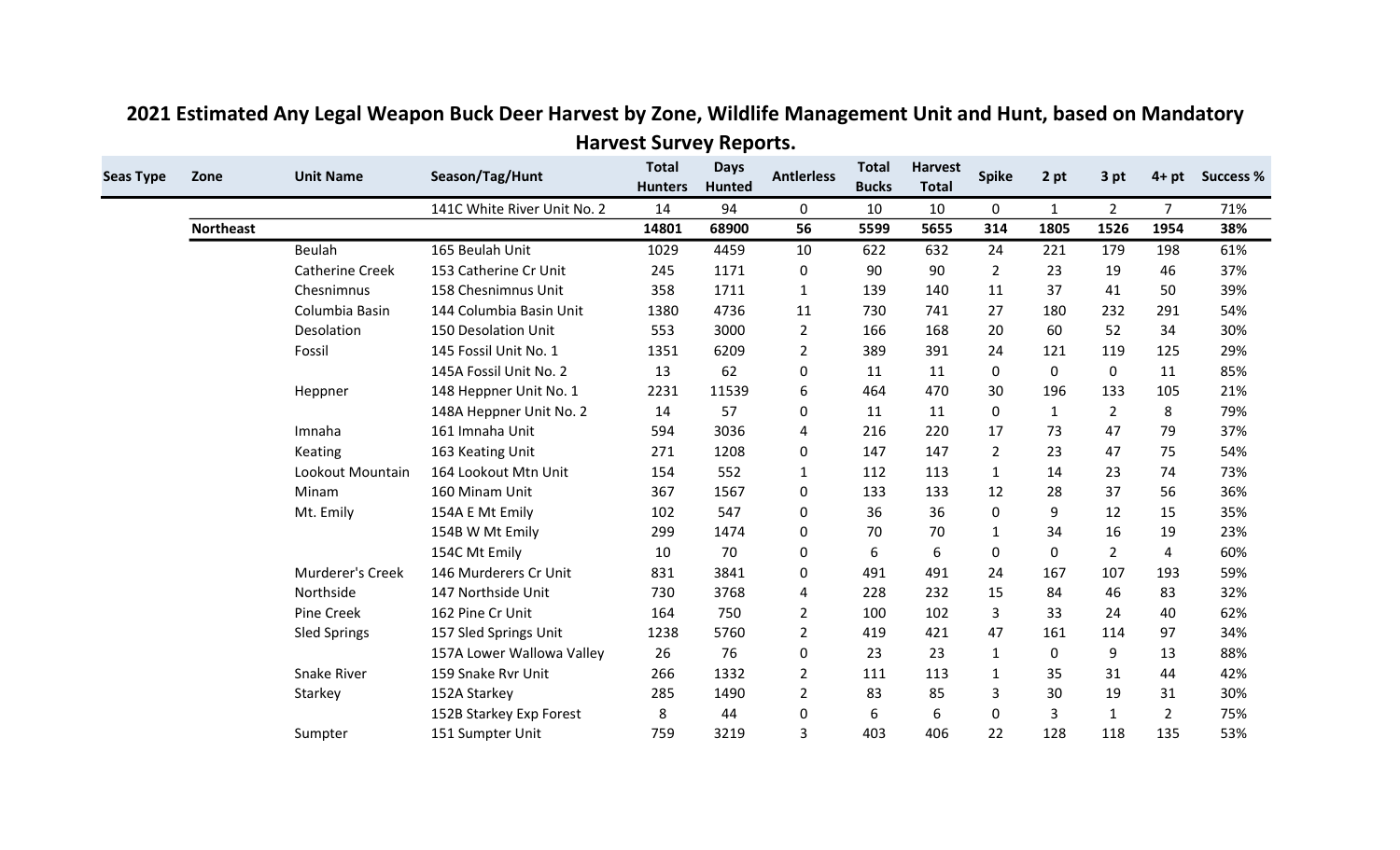| <b>Seas Type</b> | Zone             | <b>Unit Name</b>       | Season/Tag/Hunt                   | <b>Total</b><br><b>Hunters</b> | <b>Days</b><br><b>Hunted</b> | <b>Antlerless</b> | <b>Total</b><br><b>Bucks</b> | <b>Harvest</b><br><b>Total</b> | <b>Spike</b>   | 2 pt           | 3 pt         | $4+pt$ | <b>Success %</b> |
|------------------|------------------|------------------------|-----------------------------------|--------------------------------|------------------------------|-------------------|------------------------------|--------------------------------|----------------|----------------|--------------|--------|------------------|
|                  |                  | Ukiah                  | 149 Ukiah Unit                    | 1079                           | 5010                         | $\overline{2}$    | 247                          | 249                            | 9              | 88             | 64           | 86     | 23%              |
|                  |                  | Walla Walla            | 155 Walla Walla Unit              | 168                            | 734                          | 0                 | 61                           | 61                             | 4              | 20             | 10           | 27     | 36%              |
|                  |                  | Wenaha                 | 156 Wenaha Unit                   | 276                            | 1478                         | $\overline{2}$    | 85                           | 87                             | 14             | 36             | 22           | 13     | 32%              |
|                  | Southeast        |                        |                                   | 2972                           | 14241                        | 15                | 1393                         | 1408                           | 50             | 444            | 366          | 533    | 47%              |
|                  |                  | <b>Beatys Butte</b>    | 170A Beatys Butte                 | 119                            | 570                          | $\mathbf 0$       | 44                           | 44                             | $\mathbf 0$    | $\overline{7}$ | 17           | 20     | 37%              |
|                  |                  | Juniper                | 171A N Juniper                    | 71                             | 329                          | 0                 | 27                           | 27                             | 0              | 5              | 5            | 17     | 38%              |
|                  |                  |                        | 171B S Juniper                    | 63                             | 351                          | 0                 | 21                           | 21                             | $\mathbf{0}$   | 9              | 4            | 8      | 33%              |
|                  |                  | <b>Malheur River</b>   | 166 Malheur Rvr Unit              | 871                            | 3989                         | 8                 | 390                          | 398                            | 13             | 151            | 117          | 109    | 46%              |
|                  |                  | Owyhee                 | 167 Owyhee Unit                   | 237                            | 1029                         | $\overline{2}$    | 133                          | 135                            | 3              | 27             | 35           | 68     | 57%              |
|                  |                  |                        | 167A Ne Owyhee                    | 77                             | 324                          | $\Omega$          | 29                           | 29                             | $\mathbf{1}$   | 12             | $\mathbf{1}$ | 15     | 38%              |
|                  |                  | <b>Silvies</b>         | 172 Silvies Unit                  | 674                            | 3551                         | $\overline{2}$    | 319                          | 321                            | 23             | 133            | 71           | 92     | 48%              |
|                  |                  | <b>Steens Mountain</b> | 169A Steens Mtn                   | 275                            | 1420                         | $\overline{2}$    | 155                          | 157                            | 5              | 38             | 39           | 73     | 57%              |
|                  |                  | Wagontire              | 173 Wagontire Unit                | 128                            | 543                          | 1                 | 54                           | 55                             | $\Omega$       | 13             | 17           | 24     | 43%              |
|                  |                  | Warner                 | 174B S Warner                     | 158                            | 783                          | $\Omega$          | 64                           | 64                             | 3              | 25             | 18           | 18     | 41%              |
|                  |                  |                        | 174T Warner Unit Youth            | 18                             | 44                           | 0                 | 16                           | 16                             | 0              | $\overline{2}$ | 4            | 10     | 89%              |
|                  |                  |                        | 174A N Warner                     | 40                             | 199                          | $\Omega$          | 25                           | 25                             | $\Omega$       | 3              | 6            | 16     | 63%              |
|                  |                  | Whitehorse             | 168B E Whitehorse                 | 192                            | 878                          | 0                 | 75                           | 75                             | $\overline{2}$ | 17             | 27           | 29     | 39%              |
|                  |                  |                        | 168A Trout Cr Mtns                | 49                             | 231                          | 0                 | 41                           | 41                             | $\mathbf{0}$   | $\overline{2}$ | 5            | 34     | 84%              |
| General          |                  |                        |                                   |                                |                              |                   |                              |                                |                |                |              |        |                  |
|                  | <b>Northwest</b> |                        |                                   | 38066                          | 269068                       | 261               | 9500                         | 9761                           | 1287           | 4018           | 2772         | 1423   | 26%              |
|                  |                  | Alsea                  | Western General Rifle Deer        | 4810                           | 34675                        | 24                | 1288                         | 1312                           | 183            | 569            | 355          | 181    | 27%              |
|                  |                  | McKenzie               | Western General Rifle Deer        | 3939                           | 25886                        | 53                | 812                          | 865                            | 121            | 308            | 229          | 154    | 22%              |
|                  |                  | Saddle Mountain        | <b>Western General Rifle Deer</b> | 3783                           | 30960                        | 9                 | 986                          | 995                            | 148            | 488            | 289          | 61     | 26%              |
|                  |                  | Santiam                | Western General Rifle Deer        | 6130                           | 40735                        | 83                | 1465                         | 1548                           | 183            | 566            | 418          | 298    | 25%              |
|                  |                  | Scappoose              | Western General Rifle Deer        | 2639                           | 21779                        | 14                | 774                          | 788                            | 83             | 369            | 239          | 83     | 30%              |
|                  |                  | Siuslaw                | Western General Rifle Deer        | 2651                           | 18516                        | 10                | 762                          | 772                            | 118            | 273            | 224          | 147    | 29%              |
|                  |                  | Stott Mt.              | <b>Western General Rifle Deer</b> | 1443                           | 10861                        | 3                 | 491                          | 494                            | 70             | 205            | 158          | 58     | 34%              |